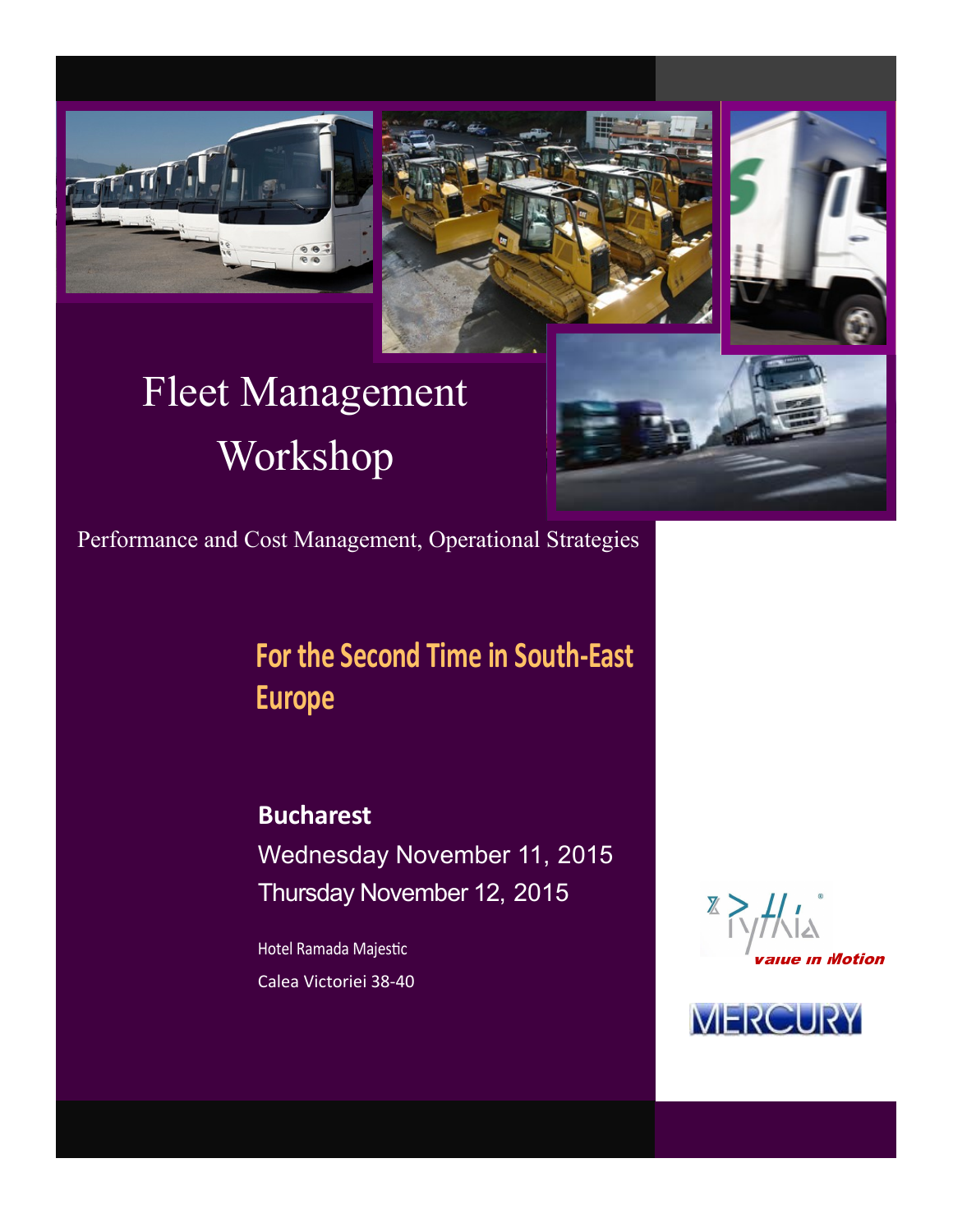## Fleet Management Workshop

## Performance and Cost Management, Operational Strategies

In April 2014 Pythia International Logistics and Mercury Associates Inc. of USA collaborated to host the first seminar dedicated exclusively to fleet management best practices and global trends in Romania. Based on positive feedback from participants we organize in 2015 a follow-up workshop demonstrating the application of the principles presented last year.

The workshop to take place this November in Bucharest focuses on three key topics: fleet performance management, cost management, and operational strategies. These subjects are introduced through hands-on group exercises and case studies. This will allow the participants to experience the manner in which the application of these latest practices leads to measurable improvements in fleet operations.

Mercury Associates Inc. is the largest independent fleet management advisory firm. Over the last 20 years its experts have offered consulting and disseminated knowledge in North and Central America, Australia, Europe, Middle East and Asia. Pythia International Logistics is an integrated logistics services firm.

### AGENDA

#### **MODULE 1 (Day 1, morning) Fundamentals of Fleet Management (8:30-12:00)**

The workshop begins with an overview of fleet management practices:

- Elements of an Effective Fleet Management Program
- Fleet Management Business Processes

#### *COFFEE BREAK 10:30-11:00*

- Organization of Fleet Management Functions
- Developing Fleet Management Policies–Exercise

#### *LUNCH 12:00-13:00*

#### **MODULE 2 (Day 1, afternoon) Fleet Performance Management (13:00-17:00)**

In this session techniques and methods for performance measurement are introduced.

- Fleet Data Sources and Processing Tools
- Performance Measurement and Benchmarking

#### *COFFEE BREAK 14:30-15:00*

■ Defining and Using Key Performance Indicators and Benchmarks— Exercise

*COCKTAIL 17:00-18:00*

#### **MODULE 3 (Day 2, morning) Fleet Cost Management (8:30-12:00)**

In this session strategies for fleet cost efficiency and control are reviewed.

- Techniques and Strategies for Reducing Fleet Costs
- Activity-Based Cost (ABC) Analysis of a Fleet Operation

*COFFEE BREAK 10:00-10:30*

- ABC Analysis-Exercise
- Determining and Managing Vehicle Total Cost of Ownership
- Determining Optimal Vehicle Replacement Cycles– Case Studies

*LUNCH 12:00-13:00*

**MODULE 4 (Day2, afternoon) Selected Topics in Fleet Operations Management (13:00-17:15)**

In this session factors leading to good fleet operations management are explained.

- Outsourcing and Supplier Management
- Vehicle Allocation and Utilization Management-Exercise

#### *COFFEE BREAK 14:30-15:00*

- Managing Vehicle and Fleet Replacement–Case Study
- Managing Fleet Maintenance and Repair–Exercise

*Cocktail 17:30-19:00*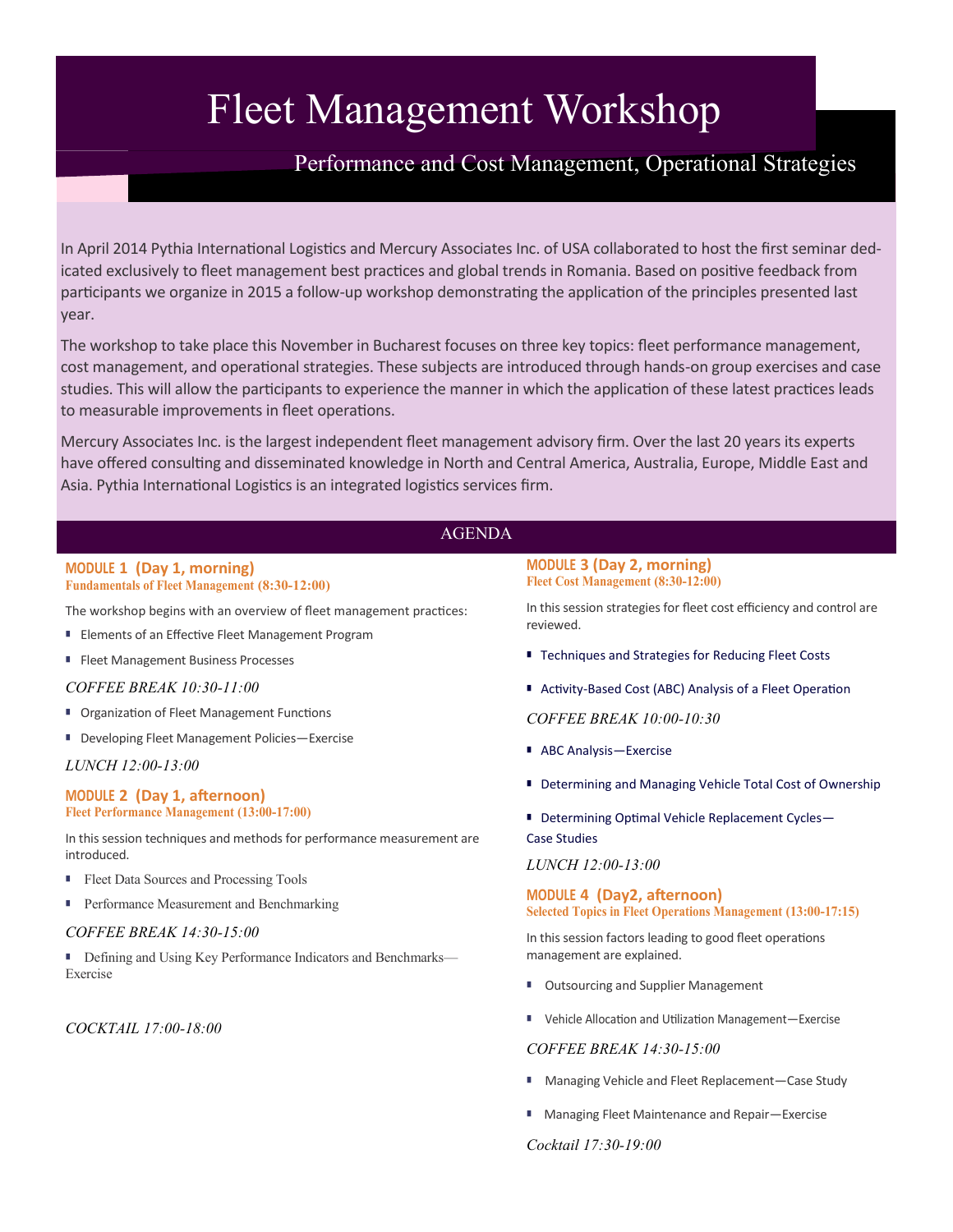### **INSTRUCTOR**

**PAUL LAURIA** is the President of Mercury Associates, Inc., the largest dedicated vehicle fleet management consultancy in North America [\(www.mercury](http://www.mercury-assoc.com)-assoc.com). Recent Mercury clients include Schindler Elevator, Shell Canada, General Motors, Toyota Tsusho, ARAMARK, Hovensa, GlaxoSmithKline, and Cox Enterprises, in the private sector; and the US Army, US Marine Corps, the departments of Homeland Security, Interior, and State, and NASA; the states of California, Florida, and New York; and the cities of Houston, Las Vegas, Philadelphia, San Francisco, and Seattle, in the public sector.



Over the last 23 years, Paul has provided consulting and management training services to hundreds of corporate, utility, military, and government organisations touching on virtu-

ally every facet of fleet management. He has conducted fleet management training programmes in North America, the Caribbean, Europe, and Asia. In conducting these seminars, he will draw on insights, strategies, analytical techniques, best management practices, and case studies gleaned from his company's consulting work with fleets ranging in size from fewer than 10 to more than 650,000 vehicles and pieces of equipment. Before beginning his consulting career with Ernst & Young in 1984, Mr. Lauria served as an analyst with a public transit agency and the State of North Carolina Department of Transportation. He holds a Master's Degree in Transportation Planning from the University of North Carolina at Chapel Hill.

#### **The aims of this course include:**

- Examining the role of fleet management activities in overall organizational success.
- Reviewing the design and execution principles of an effective fleet management program.
- Exploring interdependencies between asset management activities such as vehicle acquisition, maintenance, and repair, and business management activities such as financial management, supply chain management, and human resources management.
- Understanding technological, economic, environmental, and other factors

that are changing the way organizations manage and operate fleets.

- Becoming familiar with different techniques for direct and indirect fleet costs control
- Reviewing the pros and cons of outsourcing fleet management functions

and the importance of proactively managing supplier and contractor performance.

- Learning about key analytical techniques for supporting fleet-related decision making, including vehicle life cycle cost analysis, fleet replacement planning, and quantitative performance measurement and benchmarking.
- Investigating the array of computerized information systems and analytical tools.

#### **This course is designed for professionals involved in:**

- Fleetmanagement
- **D** Operations and internal support services management
- **B** Fixed asset management
- **Transportation and logistics**
- **B** Strategic sourcing and supply chain management
- Financial management and cost control